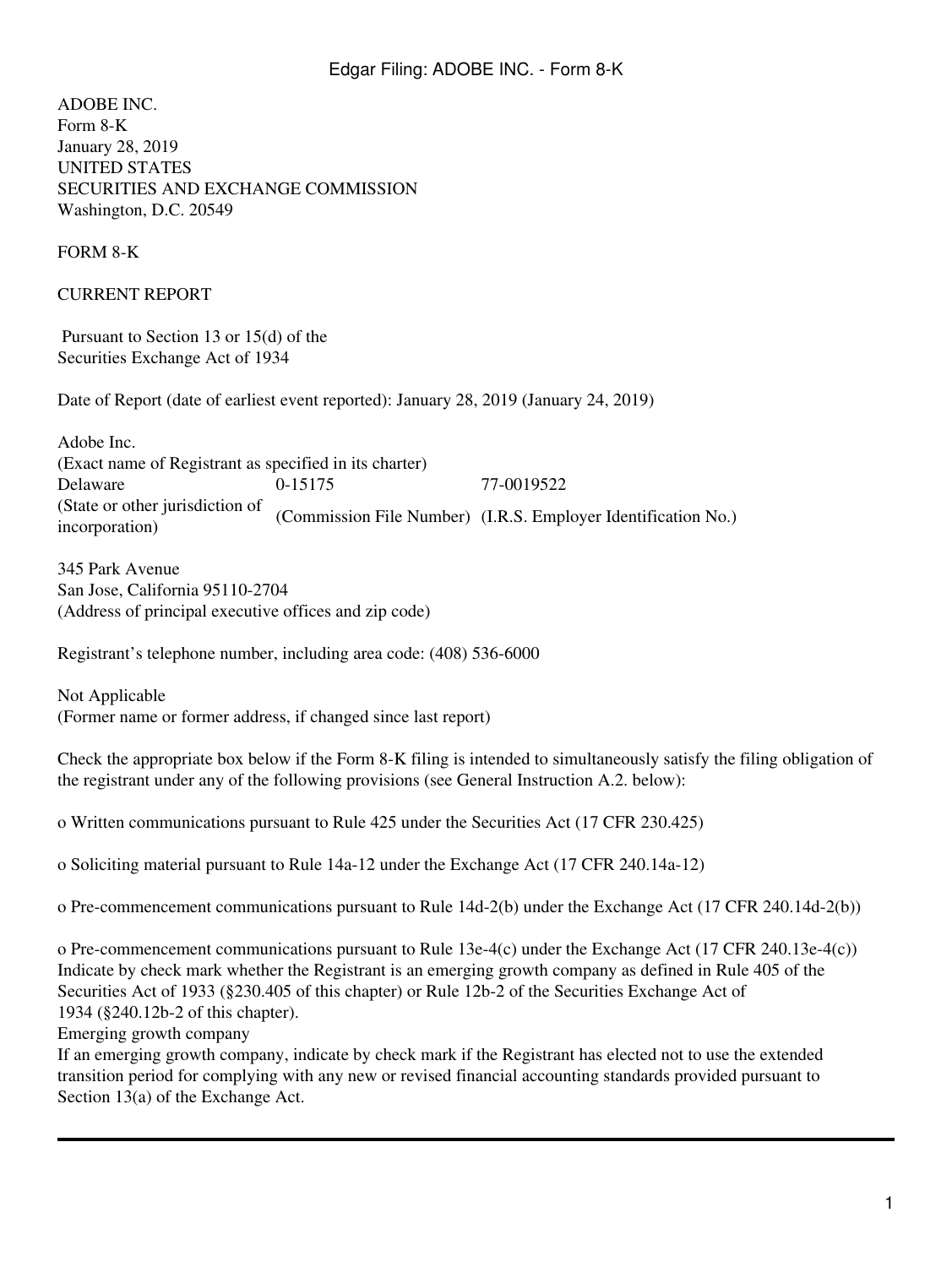Item 5.02 Departure of Directors or Certain Officers; Election of Directors; Appointment of Certain Officers; Compensatory Arrangements of Certain Officers.

(e) 2019 Performance Share Program

On January 24, 2019, the Executive Compensation Committee (the "Committee") of the Board of Directors (the "Board") of Adobe Inc. (the "Company") approved the 2019 Performance Share Program, including the Award Calculation Methodology (the "Program"), under the terms of the Company's 2003 Equity Incentive Plan. The Committee established the Program to help focus key employees on building stockholder value, provide significant award potential for achieving outstanding Company performance, and enhance the ability of the Company to attract and retain highly talented individuals. Members of the Company's executive management team and other key members of senior management were selected by the Committee to participate in the Program for fiscal year 2019. The Committee granted awards to the executive officers under the Program on January 24, 2019 in the form of a target award and a maximum award of performance shares ("Performance Shares"), approved pursuant to the terms of the Company's 2003 Equity Incentive Plan.

Under the Program, shares may be earned based on the achievement of objective relative total stockholder return ("TSR") measured over a three-year performance period (Adobe's 2019 - 2021 fiscal years). The Committee will certify actual performance achievement following the Company's 2021 fiscal year end and the corresponding number of Performance Shares earned for the three-year performance period, subject to specified change of control exceptions. In addition, as a condition to earning any Performance Shares, a participant must continue to provide service to Adobe (or an affiliate) through the latter of the certification date and January 24, 2022. Accordingly, the Performance Shares will align our executives' interests with those of our stockholders, while serving as a key retention mechanism over the long term.

Each participant can earn between 0% and 200% (the payout cap under the Program) of his or her target number of Performance Shares. The amount of Performance Shares actually earned is based on a relative three-year TSR measure, which objectively compares the TSR of Adobe's common stock against the TSR of the companies included in the NASDAQ 100 Index as of December 1, 2018 (the first day of Adobe's 2019 fiscal year) during the course of the three-year period. Generally, TSR will be compared using the 90-calendar day average immediately preceding Adobe's 2019 fiscal year and ending at the end of Adobe's 2021 fiscal year. The number of Performance Shares awarded will increase or decrease 2.5% for every percentile that Adobe's TSR percentile rank is above or below, respectively, the NASDAQ 100 companies' 50th percentile, and no shares will be awarded if the Company's performance ranks below the 25th percentile for the three-year performance period. Additionally, regardless of Adobe's relative position with respect to the NASDAQ 100 companies, the award will be capped at 100% of target in the case of Adobe having a negative absolute TSR over the measurement period.

The target awards and maximum awards for the Performance Shares granted to the Company's principal executive officer and other named executive officers\* on January 24, 2019 are as set forth below.

| Officer $**$ | Title                                                                              | <b>Target Maximum</b> |  |  |
|--------------|------------------------------------------------------------------------------------|-----------------------|--|--|
|              |                                                                                    | Award Award           |  |  |
|              | Shantanu Narayen Chairman, President and Chief Executive Officer                   | 92,807185,614         |  |  |
| John Murphy  | <b>Executive Vice President and Chief Financial Officer</b>                        | 12,37524,750          |  |  |
| Bryan Lamkin | Executive Vice President and GM, Digital Media                                     | 12,37524,750          |  |  |
|              | Matthew Thompson Executive Vice President, Worldwide Field Operations 11,34422,688 |                       |  |  |

\* For purposes of this filing, the term "named executive officer" refers to executive officers for whom disclosure was required in our most recent filing with the Securities Exchange Commission under the Securities Act of 1933 or the Securities Exchange Act of 1934 that required disclosure pursuant to Item 402(c) of Regulation S-K.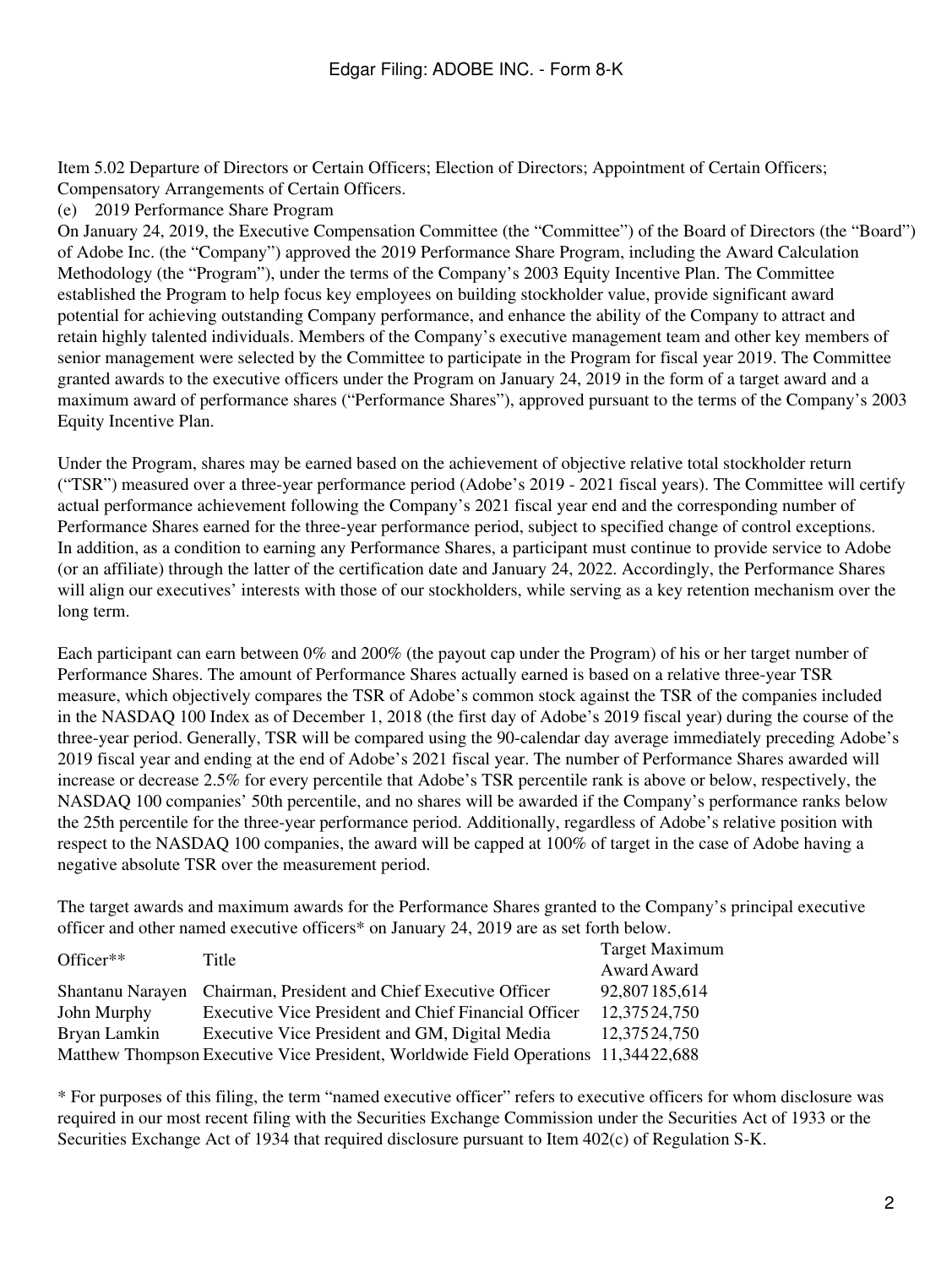\*\* John Murphy was appointed to the role of Executive Vice President and Chief Financial Officer effective April 9, 2018. Additionally, as noted in the 8-K filed on January 24, 2019, Brad Rencher resigned as an executive officer and is not included in this table.

2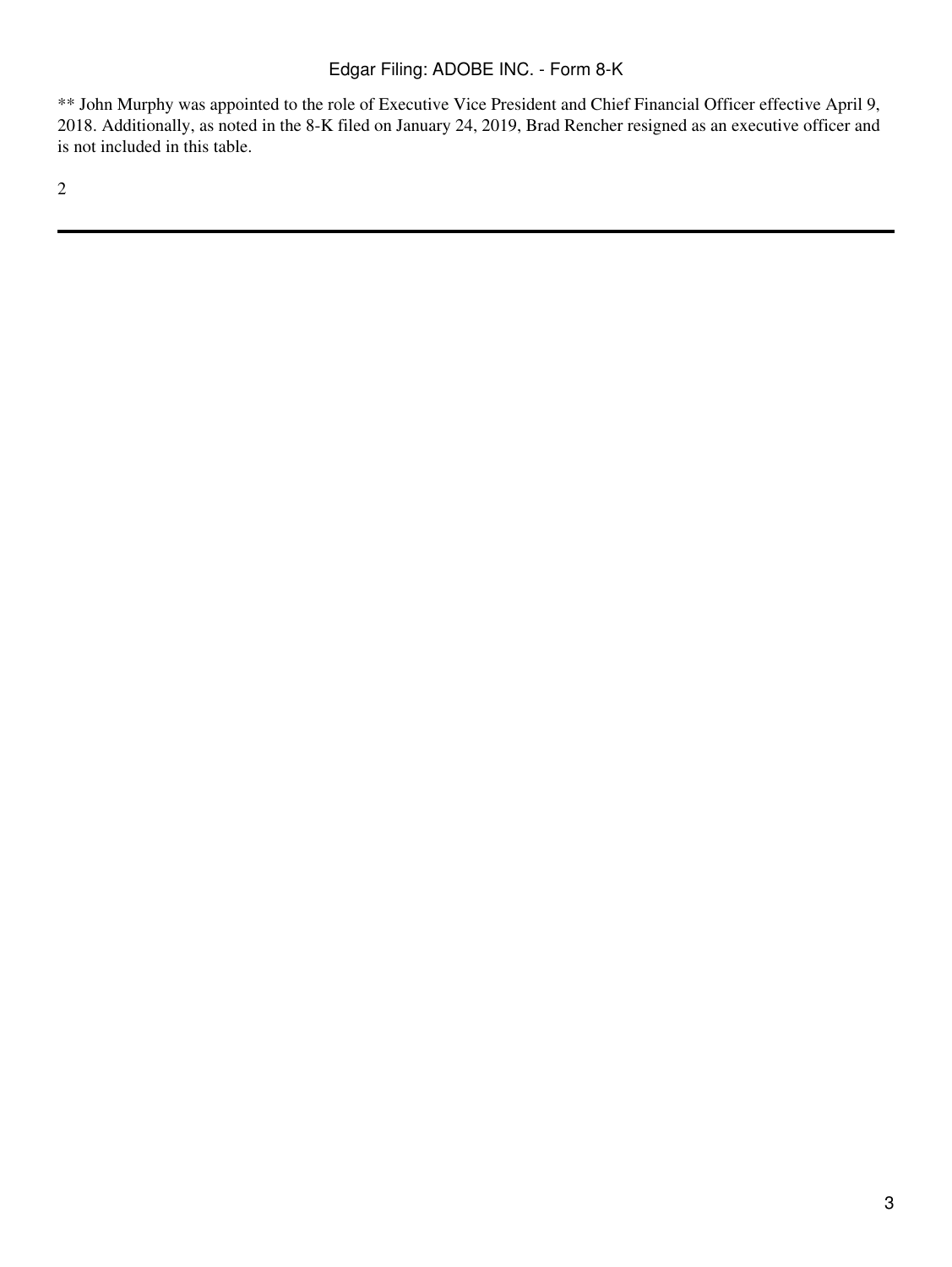A participant may receive less than his or her target award, and in no event may actual shares earned exceed the maximum award. Any shares issued under the Program are subject to recoupment in accordance with the Company's clawback policies.

The description of the Program contained herein is a summary of the material terms of the Program, does not purport to be complete, and is qualified in its entirety by reference to the Program used in connection with the 2003 Equity Incentive Plan, which is incorporated herein by reference as Exhibit 10.1. Copies of the 2019 Performance Share Program and the form of Award Grant Notice and Performance Share Award Agreement for use in connection with grants under this Program are filed herewith as Exhibits 10.2 and 10.3, respectively, and are incorporated herein by reference.

## 2019 Executive Annual Incentive Plan

On January 24, 2019, the Committee approved the terms of the 2019 Executive Annual Incentive Plan (the "Incentive Plan"). The Incentive Plan applies to certain executive officers of the Company and is designed to drive revenue growth, encourage accountability, drive execution of short-term priorities tied to long-term strategy and annual operating plan objectives, and recognize and reward the Company's executives upon the achievement of certain objectives.

Executive officers designated by the Board as an officer for purposes of Section 16 of the Securities and Exchange Act of 1934, as amended, who are Senior Vice President level or above, and who are employed by the Company during its 2019 fiscal year are eligible to participate in the Incentive Plan. Pursuant to the Incentive Plan, each participant is eligible to receive an incentive bonus calculated as a percentage of his or her base salary.

The Incentive Plan requires that the Company achieve at least 90% of the GAAP revenue target set forth in the annual operating plan for fiscal year 2019 as approved by the Board at the beginning of the fiscal year (the "FY19 Operating Plan") as a minimum performance threshold before participants may earn any incentive bonus under the Incentive Plan. If the initial threshold is not achieved, no payments may be made under the Incentive Plan. If this initial threshold is achieved, each participant is eligible to earn a maximum bonus equal to 200% of such participant's Target Award, up to a maximum of \$5 million (the "Maximum Award"). The "Target Award" is calculated by multiplying a participant's base salary in effect at the end of the performance period by a Committee-approved target bonus percentage.

For fiscal year 2019, the Target Award and Maximum Award, expressed as a percentage of base salary for the Company's principal executive officer, principal financial officer and other named executive officers, would be as follows:

| Officer      | Title                                                                           |         | Target Maximum |
|--------------|---------------------------------------------------------------------------------|---------|----------------|
|              |                                                                                 |         | Award Award    |
|              | Shantanu Narayen Chairman, President and Chief Executive Officer                | 200%    | $400\%$        |
| John Murphy  | <b>Executive Vice President and Chief Financial Officer</b>                     | $100\%$ | 200%           |
| Bryan Lamkin | Executive Vice President and GM, Digital Media                                  | $100\%$ | 200%           |
|              | Matthew Thompson Executive Vice President, Worldwide Field Operations 100% 200% |         |                |

3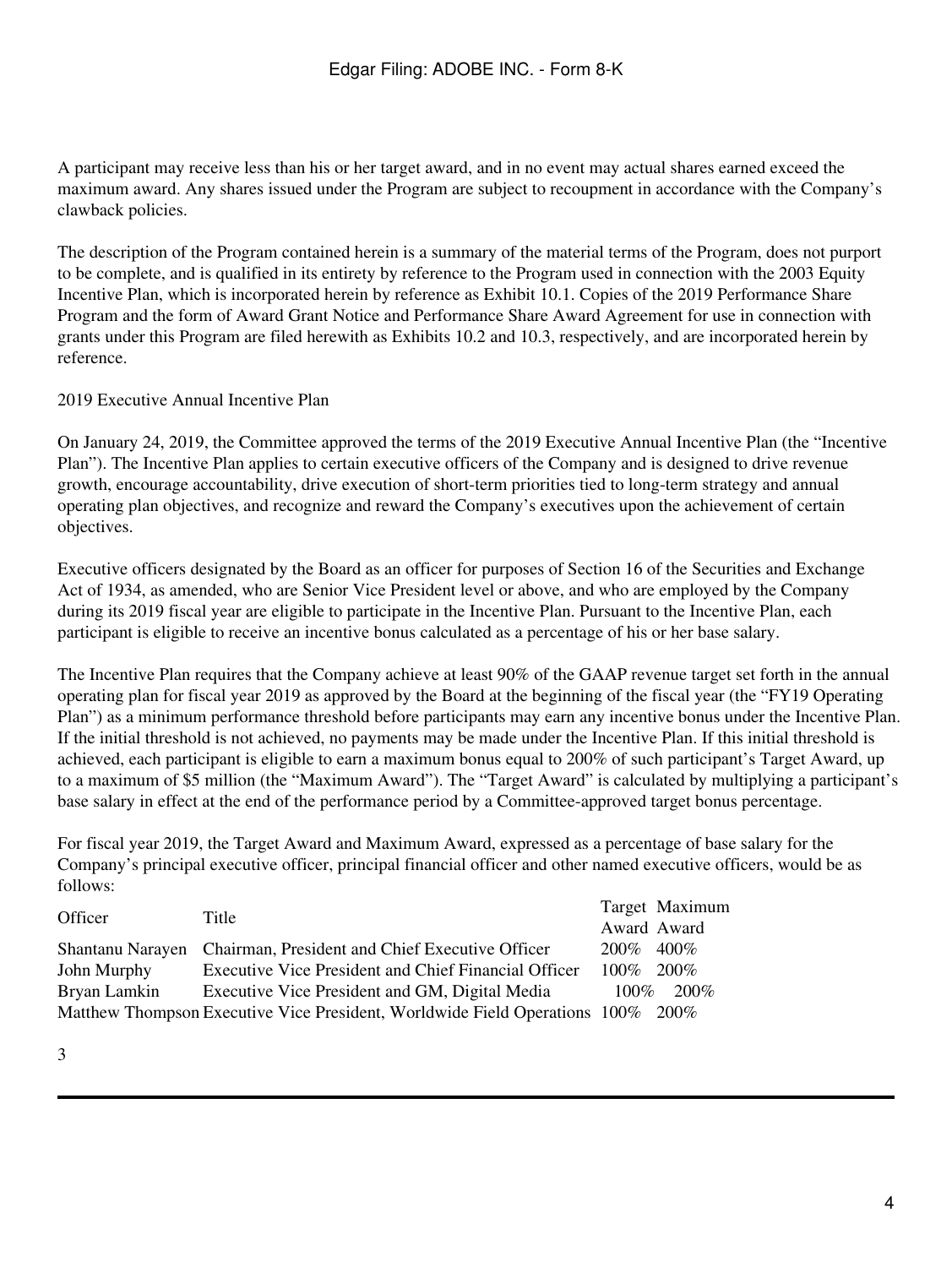The Maximum Award for each participant is subject to reduction based on the Company's or the participant's performance. A participant's "Actual Award" is comprised of: Actual Award (\$)\* = Corporate Performance Result (%) \*Individual Performance Result (%) \*Target Award (\$)

\* Cannot exceed Target Award unless the Financial Performance Result (as set forth below) is at least 90% The Company's financial performance for the performance period ("Financial Performance Result") is comprised of both (1) net new annualized recurring revenue in Digital Media ("ARR") and (2) net new subscription bookings for Digital Experience ("Bookings"). The Financial Performance Result is calculated by averaging the ARR Performance Result and the Bookings Performance Result, which are percentages based off of the achievement of targets set forth in the FY19 Operating Plan, as shown on Exhibit A of the Incentive Plan.

As described in our Annual Report on Form 10-K for the fiscal year ended November 30, 2018, we define ARR as the sum of Creative ARR and Document Cloud ARR. We define Creative ARR as the sum of: (1) the annual value of Creative Cloud subscriptions and services; plus (2) the annual contract value of Digital Publishing Suite; plus (3) the annual contract value of Creative Enterprise Term License Agreements. We define Document Cloud ARR as the sum of (1) the annual value of Document Cloud subscriptions and services, plus (2) the annual contract value of Document Cloud Enterprise Term License Agreements.

The Financial Performance Result is subject to adjustment by the Committee by up to 25 percentage points up or down based on the Committee's assessment of the Company's performance against its corporate priorities and objectives during the performance period (the "Strategic Performance Adjustment"). This results in the "Corporate Performance Result" (expressed as a percentage).

The "Individual Performance Result" is based on the Committee's assessment of each participant's individual performance including, without limitation, achievement of individual performance goals set by the Committee at the outset of the performance period. The goals are specifically tailored to each participant and aligned with the achievement of strategic objectives in the FY19 Operating Plan. A participant's Individual Performance Result may range from 0% to 200%.

Once each component described above is certified by the Committee, the Actual Award earned by each participant under the Incentive Plan is determined using the formula included above, provided that in no event will a participant's Actual Award exceed their Target Award if the Financial Performance Result is not at least 90%.

Any amounts paid under the Incentive Plan are subject to recoupment from participants in accordance with the Company's clawback policies.

The description of the Incentive Plan contained herein is a summary of the material terms of the Incentive Plan, does not purport to be complete, and is qualified in its entirety by reference to the Incentive Plan which is filed as Exhibit 10.4 and is incorporated herein by reference.